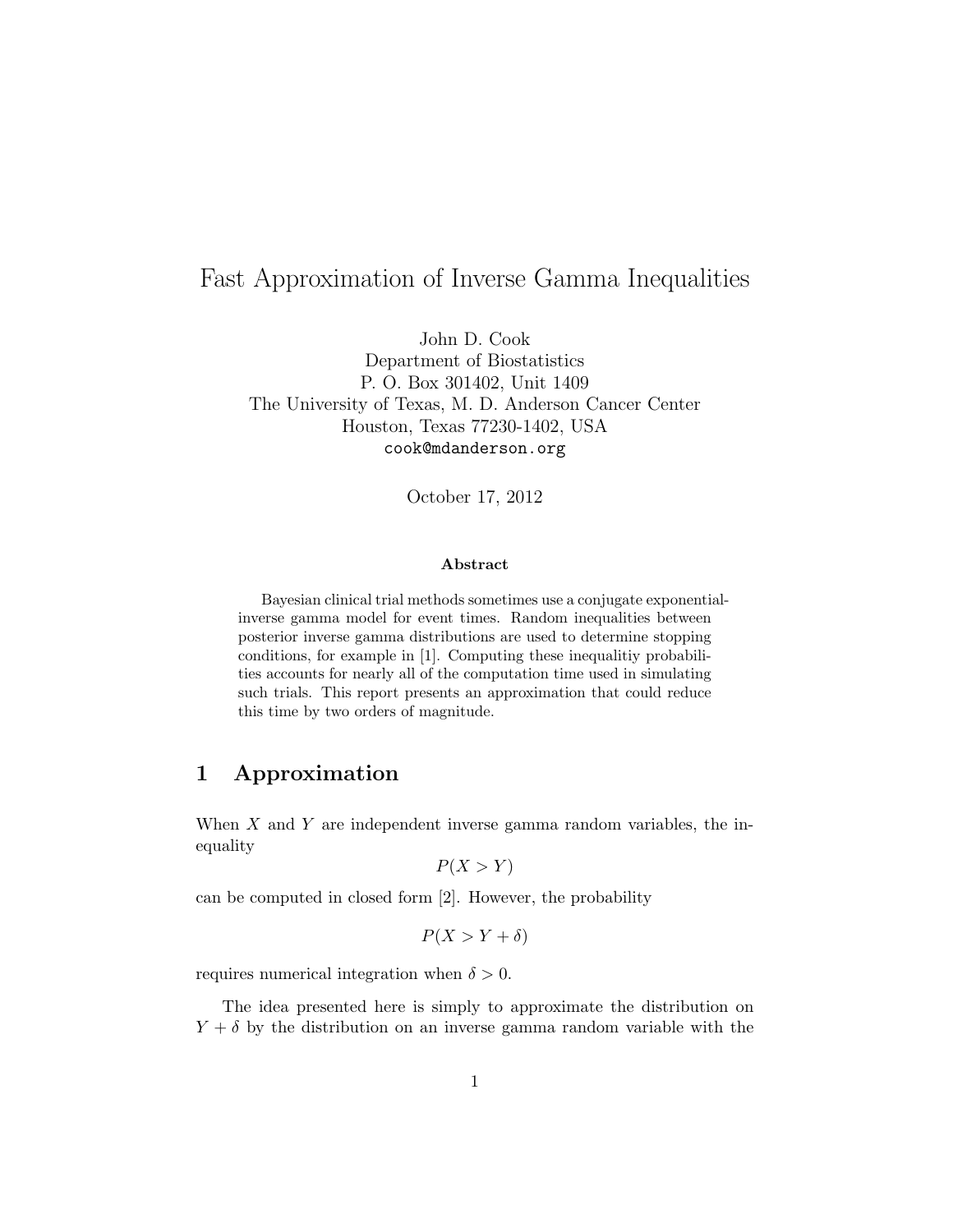same and variance. That is,

$$
P(X > Y + \delta) \approx P(X > Y_{\delta}),
$$

evaluating the later exactly using the closed-form solution mentioned above.

If Y has mean  $\mu$  and variance  $\sigma^2$ , the Y<sub>δ</sub> has mean  $\mu + \delta$  and variance  $\sigma^2$ . This implies the shape parameter of  $Y_\delta$  is

$$
\alpha = \frac{(\mu + \delta)^2}{\sigma^2} + 2
$$

and the scale parameter is

$$
\beta = (\alpha - 1)(\mu + \delta).
$$

Matching moments to define  $Y_\delta$  assumes that the first two moments of Y exist. In practice, Y often has a large shape parameter and so this is not a concern. (In the safety monitoring application developed in [1], Y represents what is known regarding a historical control. The shape parameter is the effective sample size and so is typically large, say on the order of 100 or larger.)

#### 2 Error estimation

Let  $f_X$  denote the PDF of X and  $F_Y$  the CDF of Y. Let  $F_\delta$  be the CDF of  $Y_{\delta}$ . Then

$$
|P(X > Y + \delta) - P(X > Y_{\delta})| = \left| \int_{\delta}^{\infty} f_X(x) (F_Y(x - \delta) - F_{\delta}(x)) dx \right|
$$
  

$$
\leq \int_{\delta}^{\infty} f_X(x) |F_Y(x - \delta) - F_{\delta}(x)| dx
$$
  

$$
\leq \max_x |F_Y(x - \delta) - F_{\delta}(x)|
$$

This gives an upper bound on the approximation error independent of X. However, as we will see in the next section, it is a pessimistic error bound.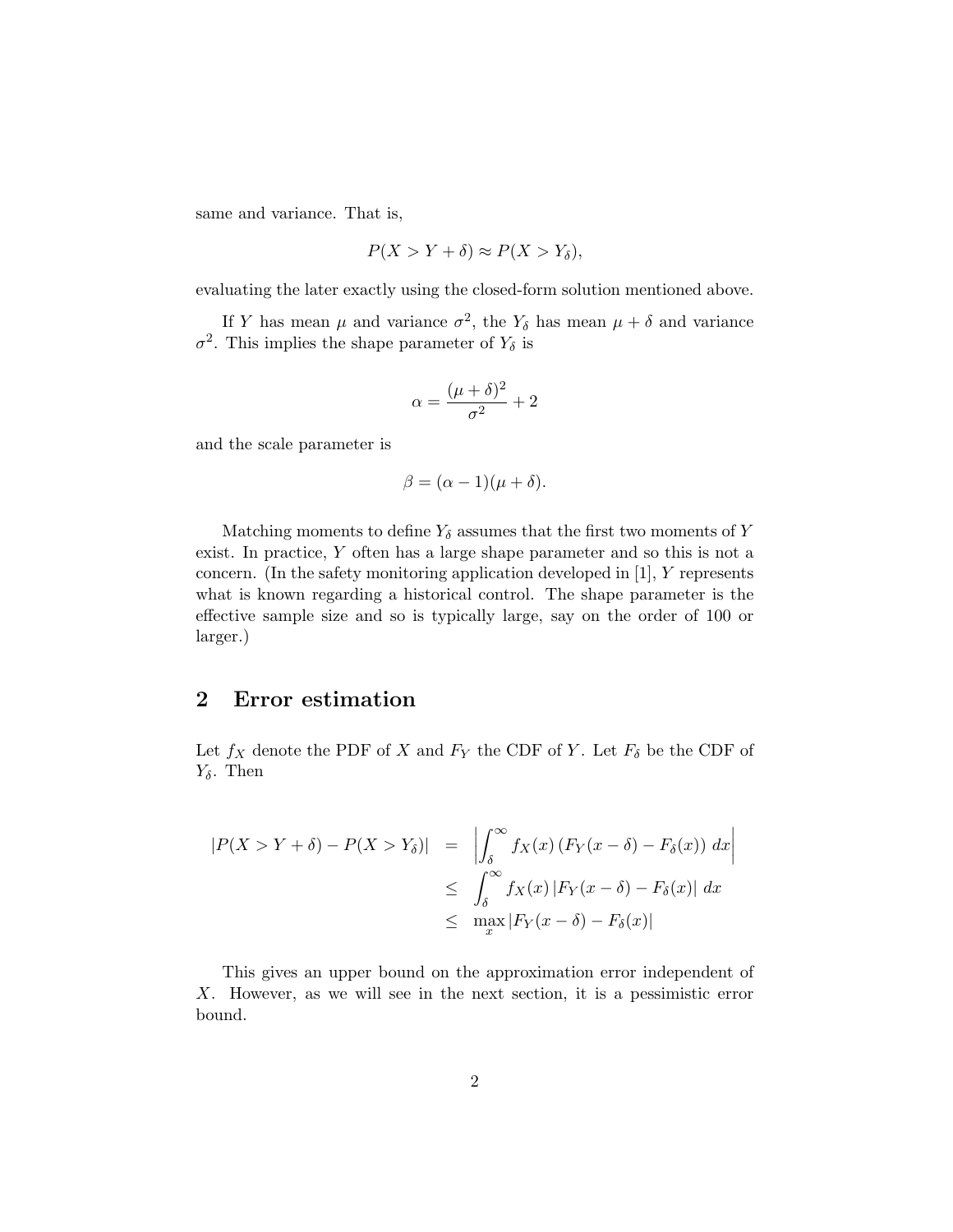### 3 Illustration

To illustrate the accuracy of the proposed approximation, let Y inverse gamma with shape 100 and scale 99. This makes  $E(Y) = 1$ . Rescaling does not effect the accuracy, so we can always rescale to make the mean 1. The variance of Y is 1/98. We pick  $\delta = 0.1$ , approximately the standard deviation of Y.

The following graph plots  $F_Y(x - \delta) - F_\delta(x)$ .



The maximum absolute difference between the two functions is about 0.0025. However, to achieve this error bound,  $f_X$  would have to be a pointmass concentrated near 1.1. In practice, the distribution on  $Y$  would be compared to distributions on  $X$  that are fairly dispersed, no more concentrated than  $Y$ . In this case the positive and negative differences between  $F_Y(x - \delta)$  and  $F_\delta(x)$  would largely cancel.

We computed the error in approximating  $P(X > Y + \delta)$  by  $P(X > Y_{\delta})$ , varying the shape and scale of X. We let the shape vary from 1 to 100 and the scale from 1 to 200. The maximum error occurs when the shape is 100 and the scale is 88.489. At that point the true inequality value is 0.06194 and the approximate value is 0.06240, a difference of 0.00046, about 5 times smaller than the upper bound on error given in the previous section. The average error over the same region is 0.0000453 which is about 10 times